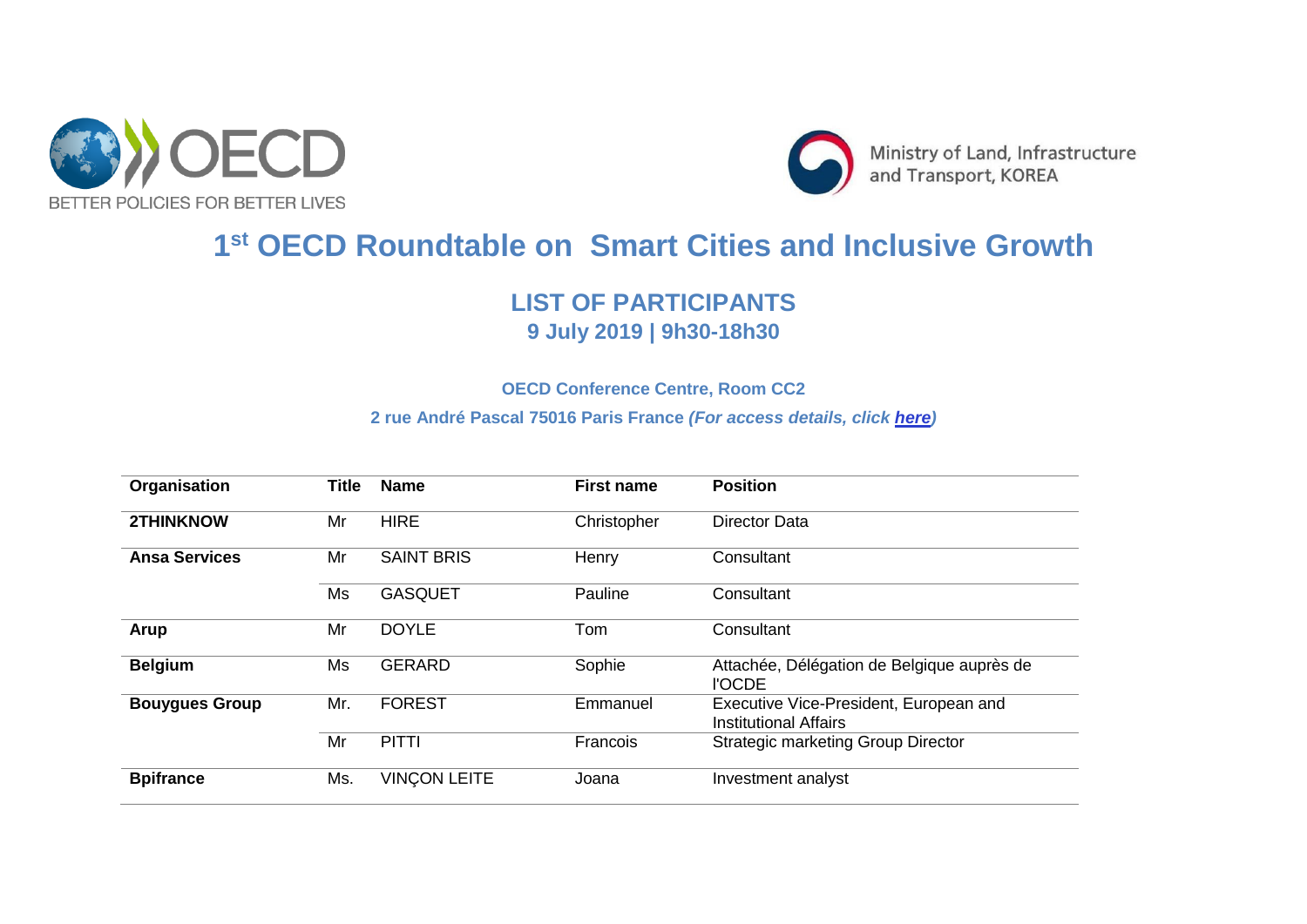| <b>Brazil</b>            | Ms. | <b>BARBOSA</b>       | Andrezza      | Diplomat, Embassy of Brazil                                                                                                                       |
|--------------------------|-----|----------------------|---------------|---------------------------------------------------------------------------------------------------------------------------------------------------|
|                          | Ms  | <b>ALVES</b>         | Roseli        | Policy Analyst, Federal Government                                                                                                                |
| Canada                   | Ms. | <b>KNECHT</b>        | <b>Brigit</b> | Senior Policy Advisor, Infrastructure Canada,<br><b>Smart Cities Challenge</b>                                                                    |
|                          | Mme | <b>CHOUINARD</b>     | Marie-France  | Agent de programme                                                                                                                                |
| <b>CEEP</b>              | Mr. | LE COUTOUR           | Alexis        | Chargé de mission Services Publics, European<br>Centre of Employers and Enterprises providing<br>Public Services and Services of general interest |
| <b>CIAC</b>              | Mr. | <b>DEVENOGE</b>      | Frédéric      | <b>Director</b>                                                                                                                                   |
| <b>Cisco</b>             | Mr  | <b>BERNARD</b>       | <b>Bruno</b>  | <b>Public Affairs director</b>                                                                                                                    |
| <b>Cities Alliance</b>   | Mr. | <b>MUDADI</b>        | Keith         | Programme Analyst                                                                                                                                 |
| Curitiba, Brazil         | Mr. | <b>PIMENTEL</b>      | Eduardo       | Vice Mayor                                                                                                                                        |
|                          | Mr. | <b>SCHMEISKE</b>     | Oscar         | Architect                                                                                                                                         |
| <b>Czech Republic</b>    | Ms. | <b>REZKOVA</b>       | Karolina      | Third Secretary - Education, Science and<br>Innovation, Health, Social Affairs, Environment,<br>Agriculture, Public Governance, Transport         |
|                          | Dr. | <b>HUSAROVA</b>      | Katarina      | Civil Servant, Ministry of Regional Development                                                                                                   |
| <b>Danube University</b> | Dr. | <b>VIALE PEREIRA</b> | Gabriela      | Associate Researcher                                                                                                                              |
| <b>ENGIE</b>             | Mr. | VANDENBERGE          | Vincent       | Head of Digital Platform Livin'                                                                                                                   |
|                          | Mr. | <b>DRUMM</b>         | Eamon         | <b>Smart City Business Developer</b>                                                                                                              |
|                          | Mr  | <b>CHAPON</b>        | Sylvain       | Strategic executive                                                                                                                               |
| <b>ENPC</b>              | Mr  | <b>MHENNI</b>        | Mohamed       | Student, École nationale des ponts et chaussées                                                                                                   |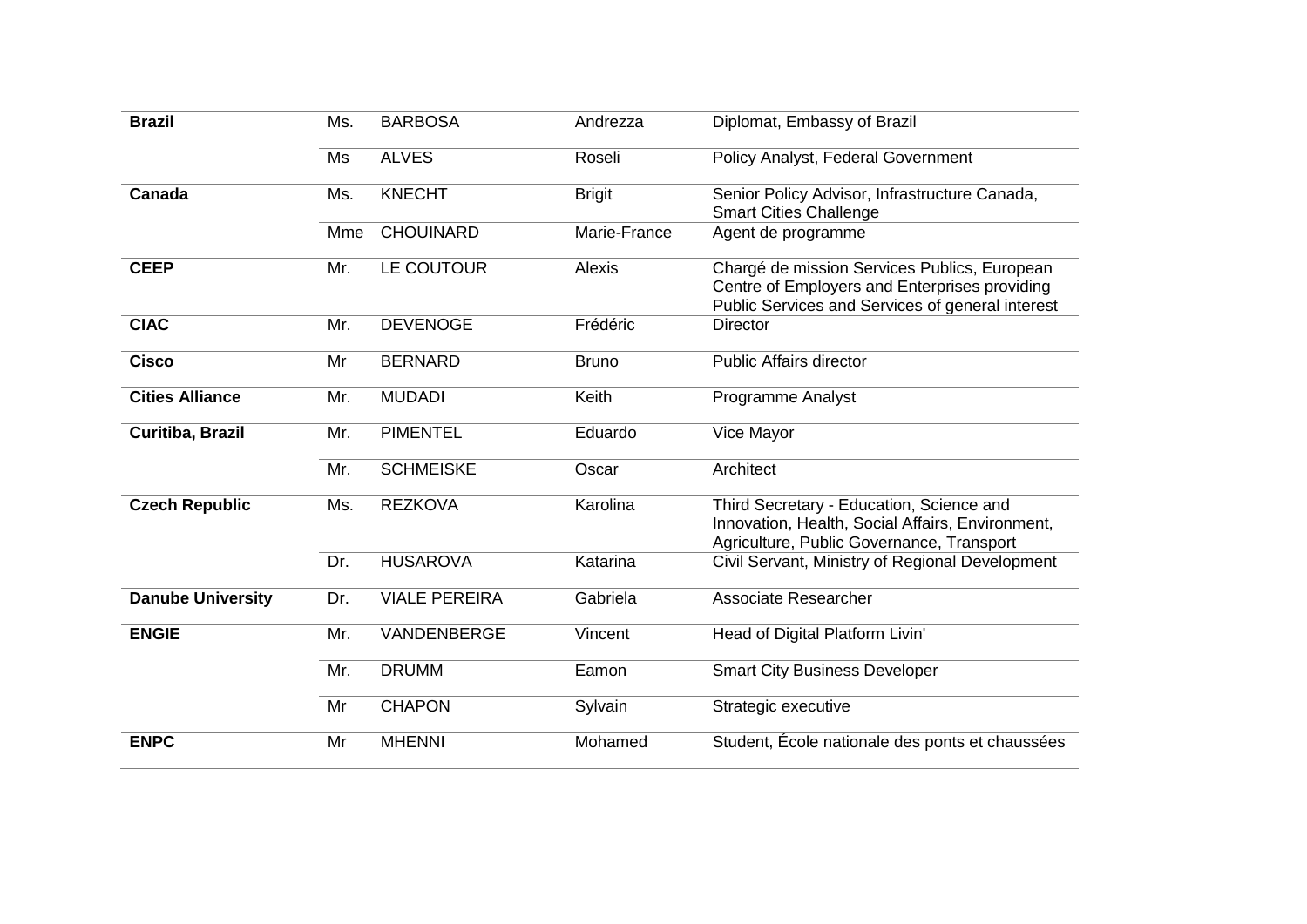| <b>ESSEC</b>                                                                        | Ms. | <b>TCHERDAKOFF</b>     | Deyi          | Senior Advisor to the Dean and President, École<br>Supérieure des Sciences Economiques et<br>Commerciales     |
|-------------------------------------------------------------------------------------|-----|------------------------|---------------|---------------------------------------------------------------------------------------------------------------|
| <b>EURECAT</b>                                                                      | Dr. | <b>ELELMAN</b>         | Richard       | <b>Head of Politics</b>                                                                                       |
| <b>Eurocities</b>                                                                   | Ms. | <b>BORDELOT</b>        | Federica      | Policy Advisor                                                                                                |
| <b>Finland</b>                                                                      | Mr. | <b>MAIJALA</b>         | Olli          | Ministerial Adviser, Ministry of the Environment                                                              |
| <b>FMDV</b>                                                                         | Mr. | <b>HABEAU</b>          | Jean François | Executive Director, Global Fund for Cities<br>Development (Fond Mondial pour le<br>Développement des Villes)  |
| <b>France</b>                                                                       | Mr. | <b>STORA</b>           | Florent       | <b>Counsellor for Education</b>                                                                               |
|                                                                                     | M.  | <b>TAUPENAS</b>        | Daniel-Yves   | Conseiller gouvernance publique                                                                               |
| <b>Greece</b>                                                                       | Ms. | <b>KOUTSOURI</b>       | Marina        | Special Service for Strategy, Planning and<br>Evaluation, Ministry of Economy & Development                   |
| <b>Hungarian Energy and</b><br><b>Public Utility</b><br><b>Regulatory Authority</b> | Ms. | <b>FÖLDEÁK</b>         | Anna          | Coordinator assistant                                                                                         |
| <b>IAU IdF</b>                                                                      | Ms. | <b>DIGUET</b>          | Cécile        | Senior urban planner, Institut d'Aménagement et<br>d'Urbanisme Ile-de-France                                  |
| <b>ICED</b>                                                                         | Ms. | <b>TUNG</b>            | Sandy         | Consultant, Infrastructure & Cities for Economic<br>Development                                               |
| <b>ICLEI</b>                                                                        | Mr. | <b>HIDSON</b>          | Mark          | Global Director, Sustainable Procurement Centre                                                               |
| <b>ICRAF</b>                                                                        | Dr. | <b>MEHMOODULHASSAN</b> | Muhammad      | Head of Capacity Development, World<br><b>Agroforestry Centre</b>                                             |
| <b>IGES</b>                                                                         | Mr  | <b>KEOGH</b>           | Eric          | CEO, Impact Global Emission Solutions                                                                         |
| <b>IHEID</b>                                                                        | Ms. | <b>BHATIA</b>          | Shradha       | Student, The Graduate Institute of International<br>and Development Studies                                   |
| <b>Italy</b>                                                                        | Ms. | <b>CAPECE GALEOTA</b>  | Teresa        | Responsible for project implementation Support,<br>Agency for Territorial Cohesion - NOP Metro<br>2014 - 2020 |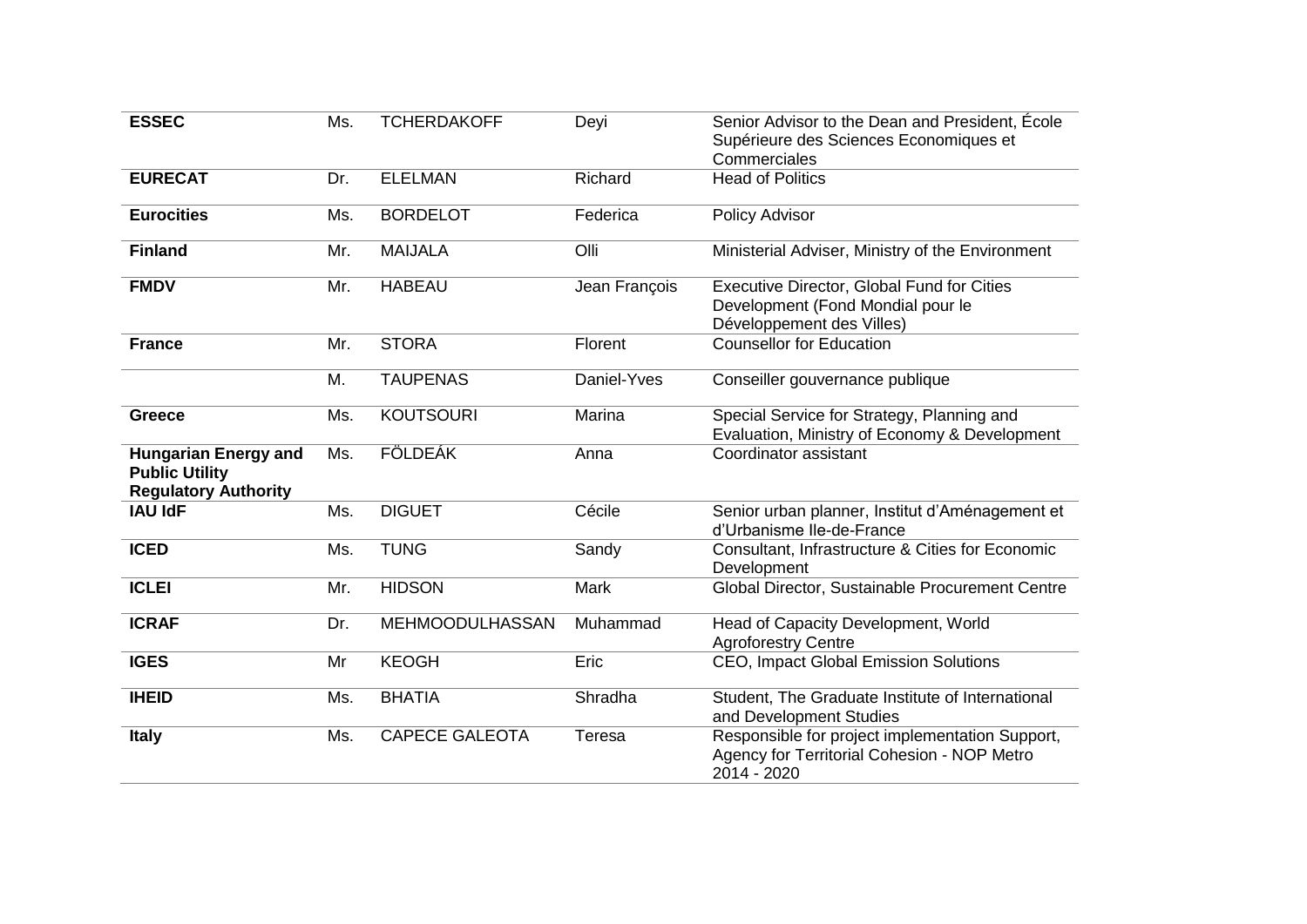| <b>IWA</b>                   | Ms.  | <b>KELM</b>      | Ulrike           | Communications Manager, International Water<br>Association                                                                       |
|------------------------------|------|------------------|------------------|----------------------------------------------------------------------------------------------------------------------------------|
| <b>iWatch</b>                | Dr   | <b>MISHRA</b>    | Kapileswar       | Director                                                                                                                         |
| Japan                        | Mr.  | <b>TAKA</b>      | Mitsuharu        | Deputy Director, International Affairs Office, City<br>Bureau, Ministry of Land, Infrastructure,<br><b>Transport and Tourism</b> |
|                              | Mr.  | <b>OTA</b>       | Daigo            | Counsellor, Permanent Delegation of Japan to<br>the OECD                                                                         |
|                              | Ms.  | <b>MILLET</b>    | Laure            | Assistant, Permanent Delegation of Japan to the<br><b>OECD</b>                                                                   |
|                              | Ms   | <b>HIROTA</b>    | Kyoko            | Conference Interpreter                                                                                                           |
| <b>KAIA</b>                  | Mr.  | LEE              | Sanghoon         | Managing Director, Korea Agency for<br>Infrastructure Technology Advancement                                                     |
|                              | Mr.  | <b>KIM</b>       | <b>Byoungsoo</b> | Research Fellow of Smart City Innovation<br>Center, Korea Agency for Infrastructure<br><b>Technology Advancement</b>             |
| <b>Korea</b>                 | H.E. | KO               | Hyoung-Kwon      | Ambassador of Korea to the OECD                                                                                                  |
|                              | Mr.  | <b>KWON</b>      | Hyuck Jin        | Director General for Urban Policy Bureau,<br>Ministry of Land, Infrastructure and Transport                                      |
|                              | Mr.  | <b>BAE</b>       | Sungho           | Director of Urban Economy Division, Ministry of<br>Land, Infrastructure and Transport                                            |
|                              | Mr.  | <b>JUNG</b>      | Jaewon           | Senior Deputy Director of Urban Economy<br>Division, Ministry of Land, Infrastructure and<br>Transport                           |
|                              | Mr.  | <b>BAIK</b>      | Cheol Soon       | Assistant Director of Urban Policy Division,<br>Ministry of Land, Infrastructure and Transport                                   |
| <b>LACROIX Group</b>         | Dr.  | <b>GERVAIS</b>   | Stephane         | Executive VP Strategic Innovation                                                                                                |
| <b>MegaCities-ShortDocs</b>  | Mr   | <b>BONNET</b>    | <b>Didier</b>    | President                                                                                                                        |
| <b>Mexico</b>                | Mr.  | <b>GUTIERREZ</b> | Pablo            | Policy analyst, Mexican Delegation to the OECD                                                                                   |
| <b>New Cities Foundation</b> | Dr.  | <b>KONVITZ</b>   | Josef            | Research affiliate                                                                                                               |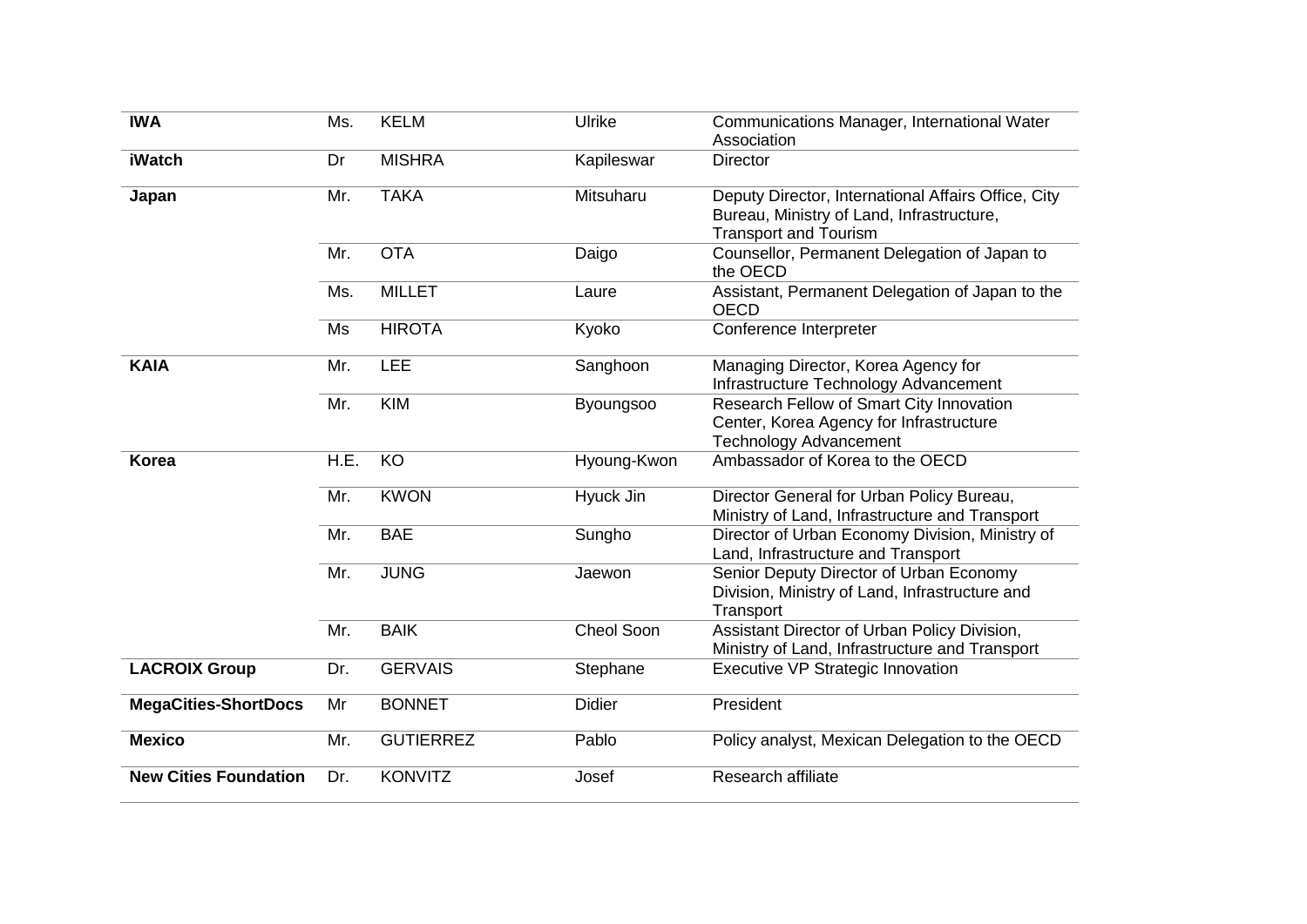| <b>Nokia</b>                                    | Mr. | <b>BANERJEE</b>    | Suparno       | <b>Vice President</b>                                                    |
|-------------------------------------------------|-----|--------------------|---------------|--------------------------------------------------------------------------|
| <b>Onavance</b>                                 | Dr. | <b>WALSH</b>       | Abra Marie    | <b>Executive Advisor</b>                                                 |
| <b>Open &amp; Agile Smart</b><br><b>Cities</b>  | Dr  | <b>MEERSMAN</b>    | Davor         | CEO                                                                      |
| <b>Paris School of</b><br><b>Economics</b>      | Ms  | <b>STAROPOLI</b>   | Carine        | Associate Professor, University Paris 1                                  |
| <b>Planet Group</b>                             | Mr. | <b>RADAELLI</b>    | Cristiano     | <b>Chief Innovation Officer</b>                                          |
| Portugal                                        | Mr. | <b>AREOSA FEIO</b> | Paulo         | Counsellor                                                               |
| <b>Positive Planet</b><br><b>International</b>  | Dr  | <b>MILLS</b>       | Sophie        | Director of Programmes                                                   |
| <b>Raisecrown Group</b>                         | Mr. | <b>ROWAN</b>       | Peter         | <b>Strategy Sustainable Finance Advisor</b>                              |
| <b>Slovak Republic</b>                          | Mr. | <b>JURIK</b>       | Dusan         | <b>First Secretary</b>                                                   |
|                                                 | Mr. | <b>HORVATH</b>     | Martin        | Advisor                                                                  |
| <b>Smart Cities Club</b>                        | Mr. | <b>JURIK</b>       | Miloslav      | Chairman                                                                 |
| <b>Smart City Expo World</b><br><b>Congress</b> | Ms  | <b>GARRIDO</b>     | Cristina      | Program Curator                                                          |
| <b>Sogetrel</b>                                 | Mr  | <b>BOULLE</b>      | Thibault      | <b>Smart City Business Developer</b>                                     |
| <b>Sorbonne Business</b><br><b>School</b>       | Dr. | <b>CHABAUD</b>     | <b>Didier</b> | Professor                                                                |
|                                                 | Mr. | SAGEOT-CHOMEL      | Lucas         | Secrétaire Exécutif                                                      |
|                                                 | Mr. | <b>HAN</b>         | Seunghoon     | Intern                                                                   |
| <b>SoteKo</b>                                   | Ms. | <b>FIAMOR</b>      | Roxana Dela   | Co-Founder/COO                                                           |
| <b>SUEZ</b>                                     | Mr  | <b>HERVET</b>      | <b>Bruno</b>  | <b>Executive Vice President Smart &amp; Resourceful</b><br><b>Cities</b> |
|                                                 | Mr. | <b>AUDOUIN</b>     | Christophe    | Competitive & strategic intelligence manager                             |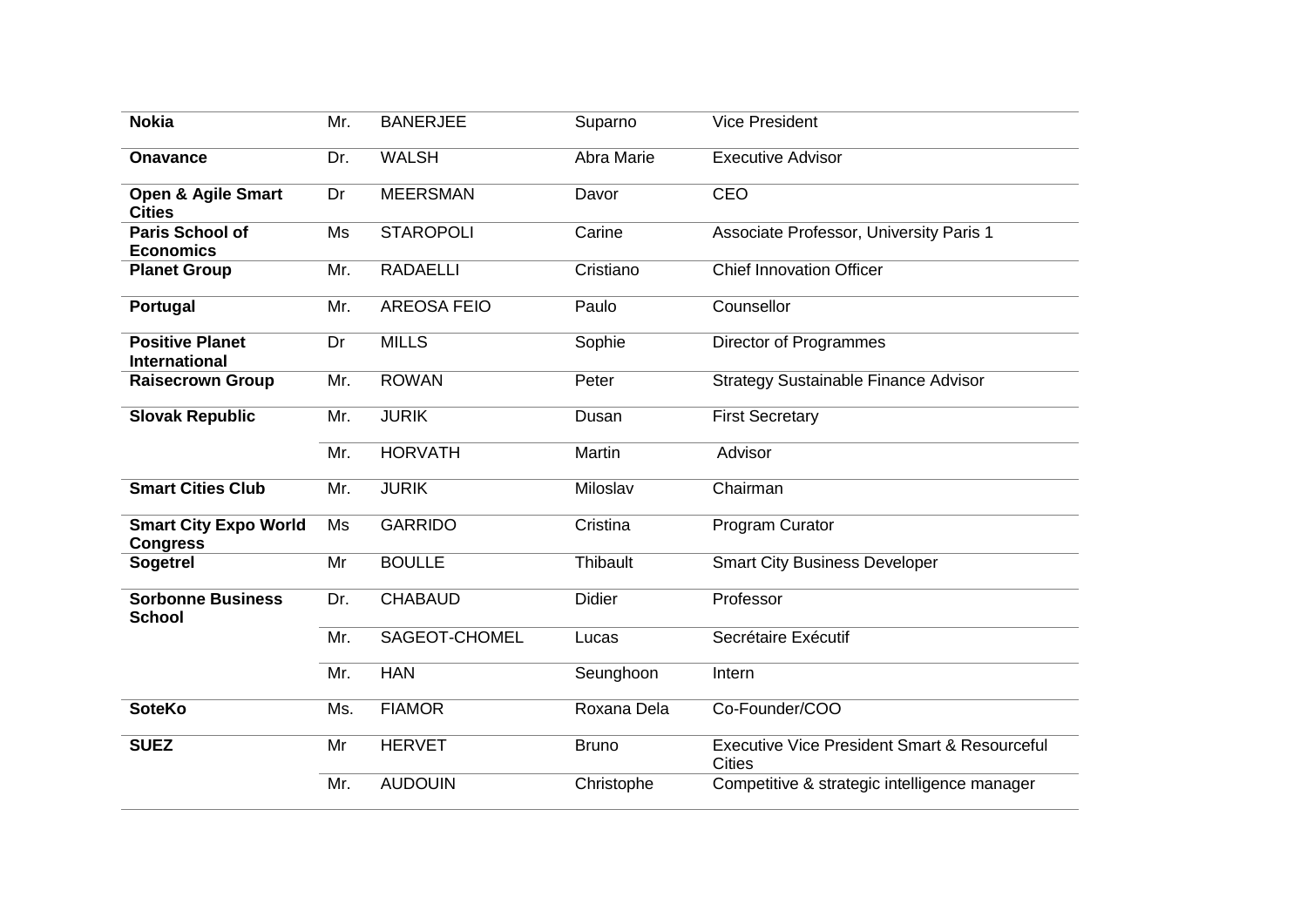|                                           | Ms. | <b>LECLERC</b>                      | Joannie         | Dialogue and Societal Impact Director                                             |
|-------------------------------------------|-----|-------------------------------------|-----------------|-----------------------------------------------------------------------------------|
|                                           | Mr  | <b>MUNOZ</b>                        | Jose            | V.P. Euro-Mediterranée                                                            |
| <b>TrustBlock Solutions</b><br>Ltd.       | Dr. | <b>FARIAS S.</b>                    | Lorena          | <b>Director</b>                                                                   |
| Turin school of<br>regulation             | Dr  | <b>SBANDATI</b>                     | Andrea          | Consultant                                                                        |
| <b>TWI</b>                                | Ms  | <b>MANTEL</b>                       | Catherine       | <b>VP Business Development</b>                                                    |
| <b>Uber</b>                               | Ms. | <b>PASIN</b>                        | Louise          | <b>Communications Assistant</b>                                                   |
| <b>UFMs</b>                               | Dr. | <b>ABADI</b>                        | Almotaz         | Managing Director, Union for Mediterranean                                        |
| <b>UNESCO</b>                             | Ms  | <b>TINIO-LE DOUARIN</b>             | Linda           | Coordinator of the International Coalition of<br>Inclusive and Sustainable Cities |
| <b>United Way Worldwide</b>               | Mr. | <b>BERZONSKY</b>                    | Gregory         | Vice President of Global Engagement and<br>Adviser to the President               |
| <b>University of Oxford</b>               | Dr. | <b>CALZADA MUGICA</b>               | Igor            | Lecturer and Research Fellow                                                      |
| <b>University Paris XII</b>               | Mr. | <b>BORDEAUX</b>                     | Pierre          | Maitre de conférences associé                                                     |
| <b>Urban Innovative</b><br><b>Actions</b> | Mr. | <b>BARBATO</b>                      | Raffaele        | Project Coordinator                                                               |
| <b>Value Sustainability</b>               | Ms  | <b>AFEWORKI</b>                     | Salem           | Principal                                                                         |
| <b>WCCE</b>                               | Eng | <b>GONZÁLEZ</b><br><b>FERNÁNDEZ</b> | Alfonso Alberto | Civil Engineer, World Council of Civil Engineers                                  |
| <b>World ENABLED</b>                      | Mr. | <b>BATISTA POITIER</b>              | Federico        | Director of External Relations & Partnerships                                     |
| <b>WEF</b>                                | Ms  | <b>CHARLES</b>                      | Alice           | Lead, Cities, Urban Development & Urban<br>Services, World Economic Forum         |
| <b>Yonsei University</b>                  | Mr. | <b>LEE</b>                          | Jung Hoon       | Professor, Korea                                                                  |

OECD